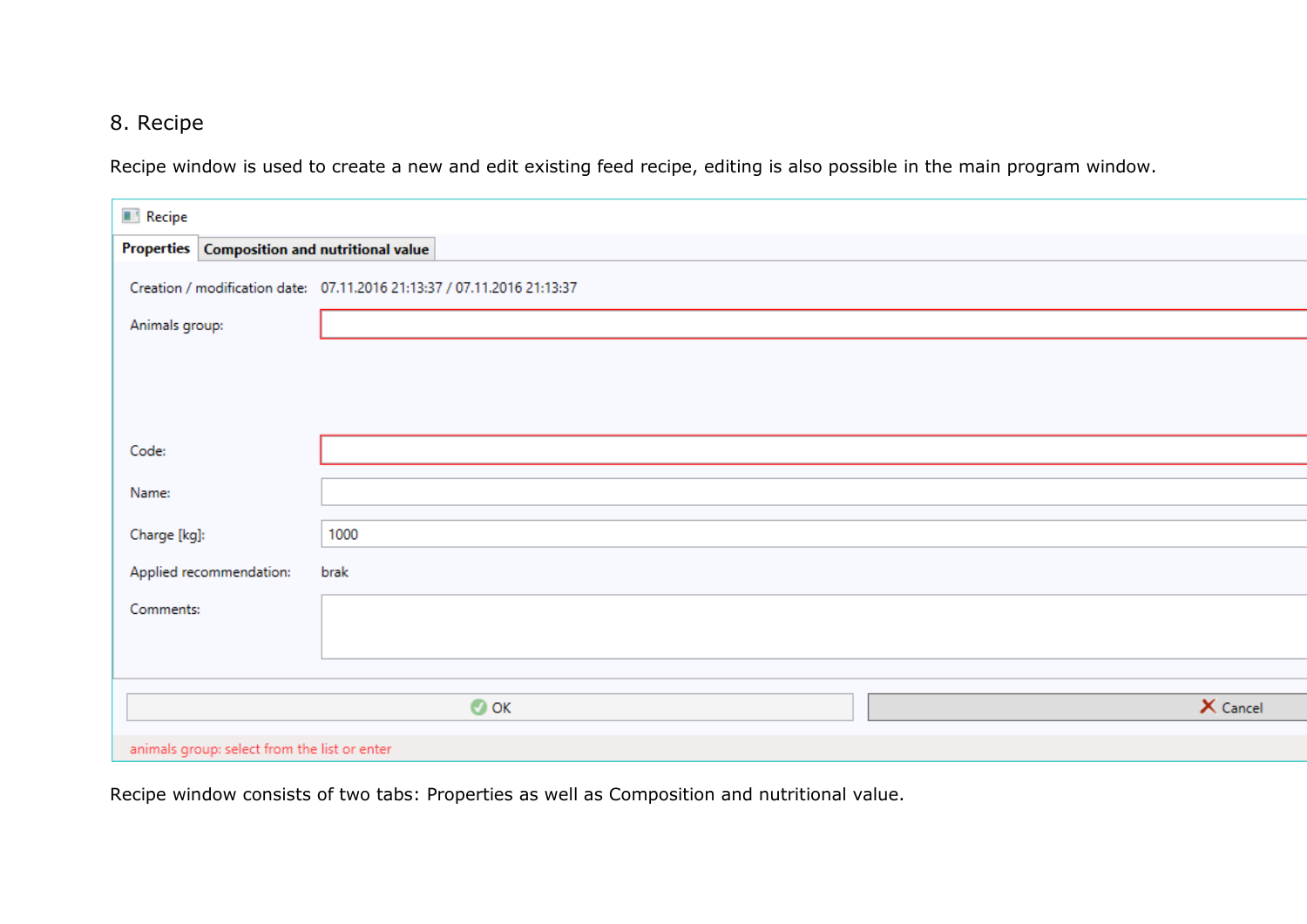## 8.1. Properties

The below listed data are found in Properties tab:

- Creation / (last) modification date non-editable input box, filled in automatically by the program
- Animals group select an existing value from drop-down list or enter a new one and move to the next input box
- Production group select an existing value from drop-down list or enter a new one and move to the next input box
- Production phase select an existing value from drop-down list or enter a new one and move to the next input box
- Code enter unique value within all recipes or generate it using button with key
- Name optional input box
- Charge [kg] feed weight (default is 1000 kg)
- Applied recommendation input box filled in automatically by the program in case of using nutritional recommendation on the second tab of the window
- Comments optional input box whose contents appears on printed recipe

Any redundant production animals groups and production phases may be deleted from the Animals groups window, operated from << EDIT >>menu in the main program window. It is also possible to change the codes and groups and phases names.

## 8.2. Composition and nutritional value

Selection of ingredients, nutrients, and ratios of nutrients as well as determining their possible ranges of limit values is done on Composition and nutritional value tab. The controls described in the section on the main program window are used for this, with this that the buttons visible in the window as well as those in trees and tables context menu opened using right mouse button are available.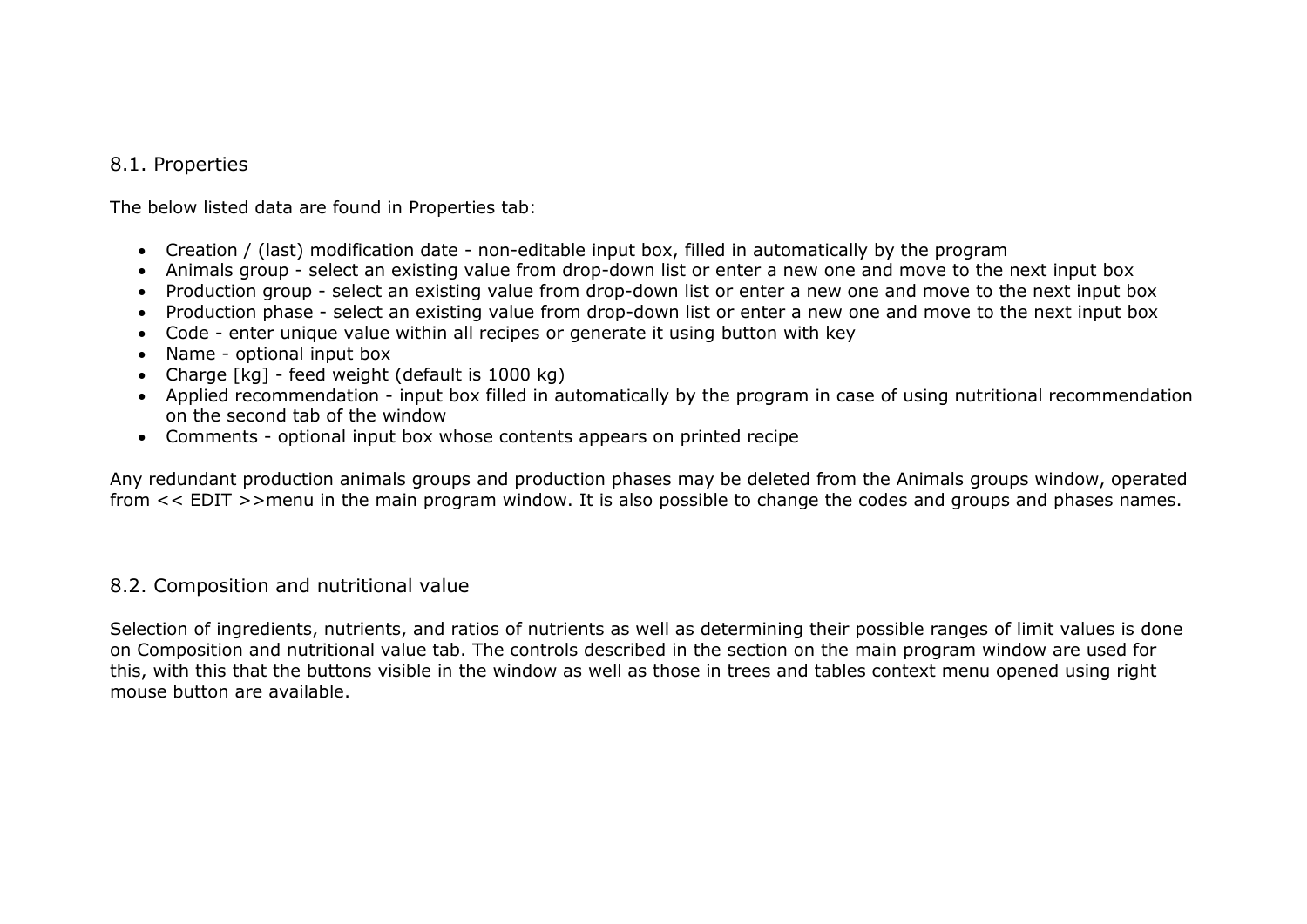| <b>Recipe</b>                                |   |                   |                   |                           |                                          |               |  |
|----------------------------------------------|---|-------------------|-------------------|---------------------------|------------------------------------------|---------------|--|
| Properties Composition and nutritional value |   |                   |                   |                           |                                          |               |  |
| Available ingredients:                       |   |                   |                   | <b>Chosen ingredients</b> |                                          |               |  |
| [#317] Cooked wheat                          | W | 700,00 €/t ∧      |                   |                           |                                          |               |  |
| [#319] Wheat, cooked middlings               |   | 600,00 €/t        | $\Rightarrow$     | Code                      | Ingredient                               | Price $[€/t]$ |  |
| [#330] Maize 8%                              |   | 600,00 €/t        |                   | #330                      | Maize 8%                                 | 600,00        |  |
| [#340] Maize 9%                              |   | 600,00 €/t        |                   | #320                      | Wheat (ENZ)                              | 580,00        |  |
| [#345] Corn cooked                           |   | 600,00 €/t $\vee$ | $\leftarrow$      |                           |                                          |               |  |
|                                              |   |                   |                   |                           |                                          |               |  |
|                                              |   |                   |                   |                           |                                          |               |  |
| Available nutrients:                         |   |                   |                   |                           | <b>Chosen nutrients Nutrients ratios</b> |               |  |
| ▲ Composition                                |   |                   |                   |                           |                                          |               |  |
| [#1] WEIGHT                                  |   | [g/kg]            |                   | Code                      | Nutrient                                 |               |  |
| [#2] Dry matter                              |   | [g/kg]            |                   | #4                        | Crude protein                            |               |  |
| [#3] Moisture                                |   | [g/kg]            |                   | #5                        | Crude fat                                |               |  |
| [#4] Crude protein                           |   | [g/kg]            | $\Leftrightarrow$ |                           |                                          |               |  |
| [#5] Crude fat                               |   | [g/kg]            |                   |                           |                                          |               |  |
|                                              |   |                   |                   |                           |                                          |               |  |

The lower part of the tab, wherein are controls that make it possible to comply with recipe of earlier defined nutritional recommendation deserves a separate discussion. Each recommendation is assigned to a specific production phase of a specific production group of specific animals group. Therefore, in order to find recommendations matching our recipes, expand the three tree nodes leading to a production phase consistent with the phase selected for the recipe: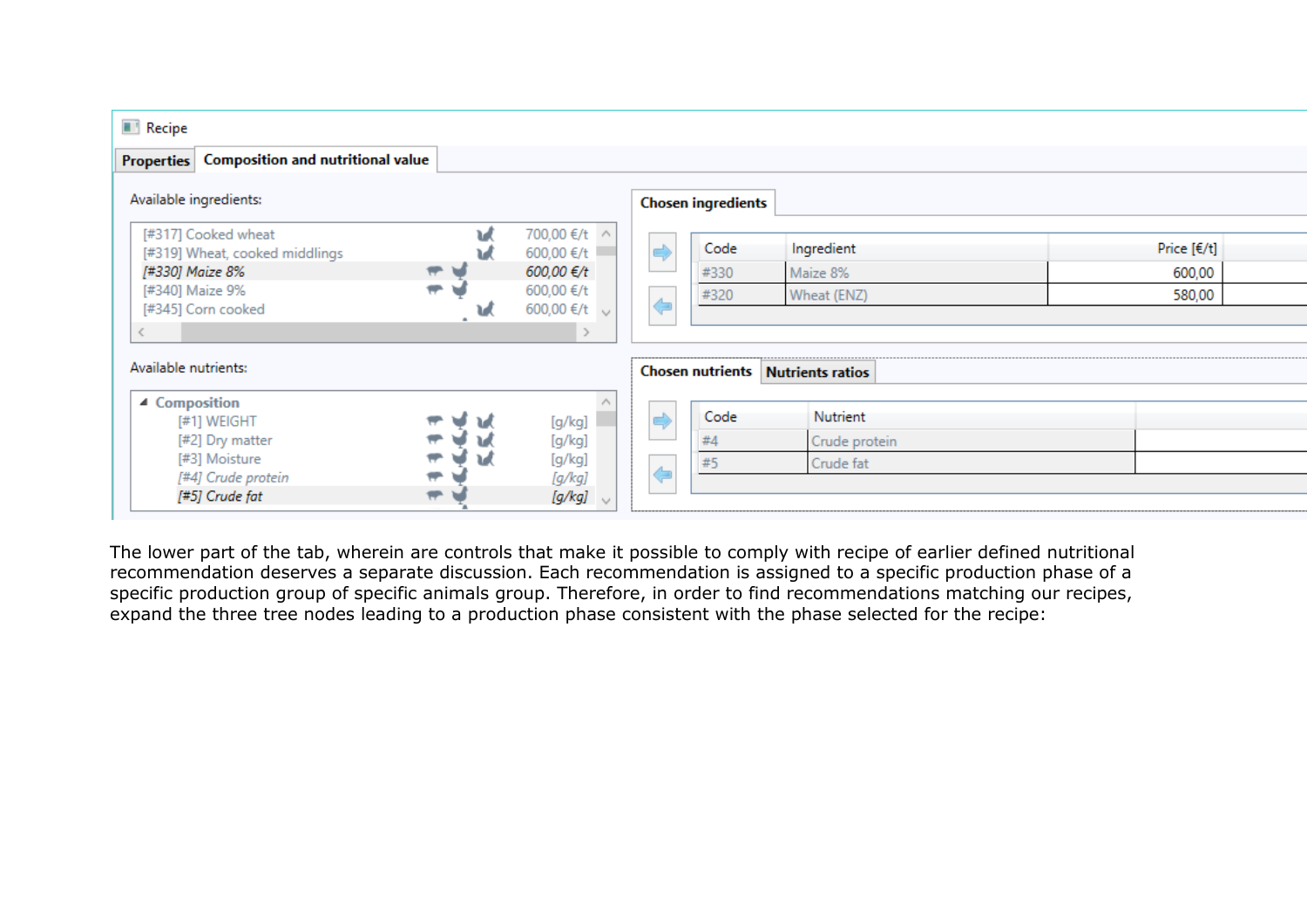| Available recommendations:                                                                                                                                                                                                           | Recommendation nutrients Recommendation nutrients ratios |
|--------------------------------------------------------------------------------------------------------------------------------------------------------------------------------------------------------------------------------------|----------------------------------------------------------|
| $\triangle$ Swine<br>▲ Piglets and weaners<br><sup>2</sup> Prestarter 1<br>[#30] Prestarter < 10 kg PL<br>[#31] Piglets < 7 kg OptiFeed<br>Prestarter 2<br>$\triangleright$ Starter<br>▷ Pigs for fattening<br>$\triangleright$ Sows | Code<br>Nutrient                                         |
| C)<br>$\bullet$ ok                                                                                                                                                                                                                   | X Cancel                                                 |
|                                                                                                                                                                                                                                      |                                                          |

You can also do this automatically using the << Synchronize >> button.

After selecting appropriate recommendation, it can be applied to recipes using the << Apply >> button.